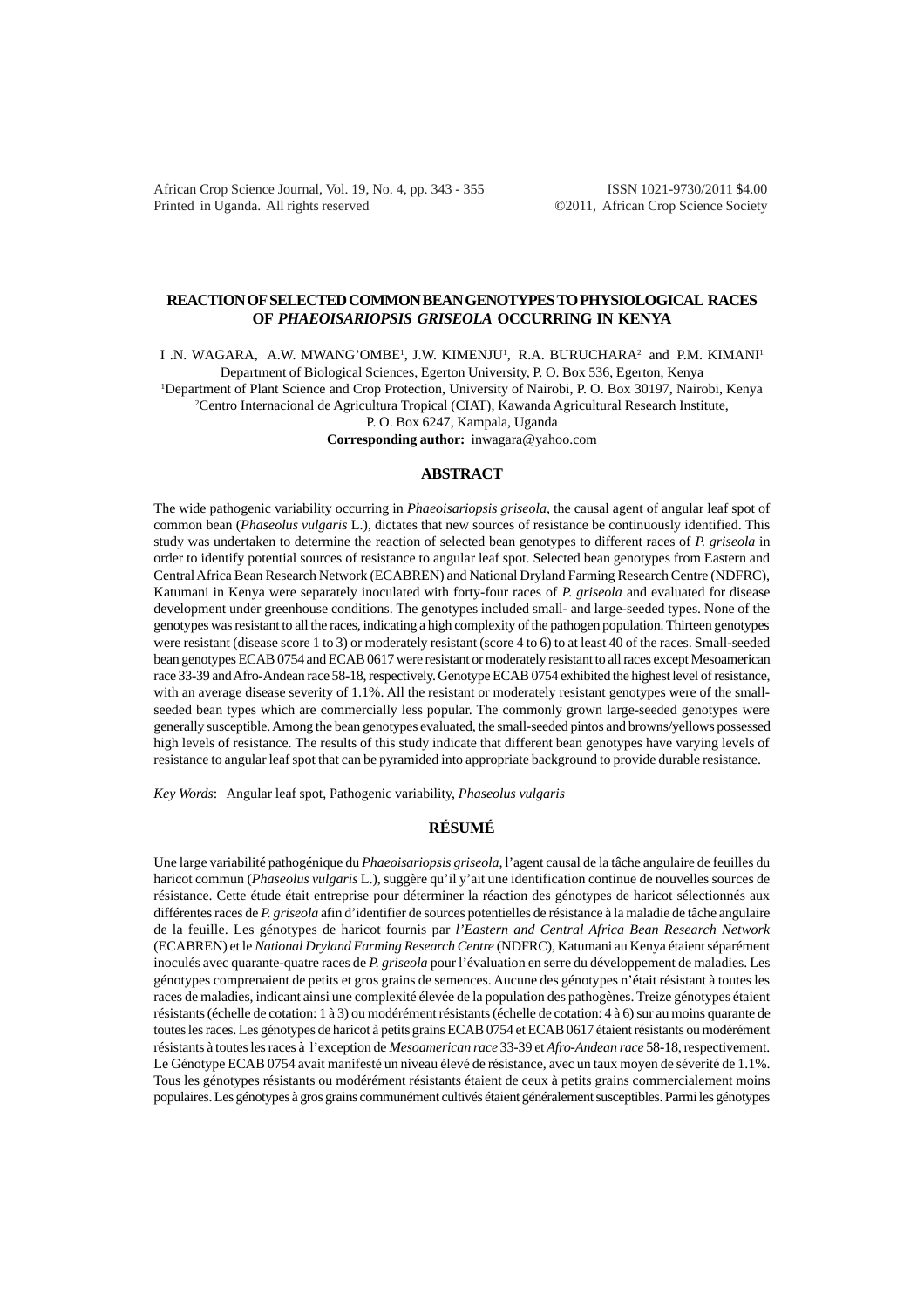évalués, ceux à petits grains "*pintos"*et bruns/jaunes étaient dotés des niveaux élevés de résistance. Les résultats de cette étude montrent que différents génotypes de haricot possèdent de niveaux différents de résistance à la maladie de tâche angulaire de la feuille pouvant être combinés par pyramidage pour développer une variété de haricot à résistance durable.

*Mots Cl*és: Tâche angulaire de la feuille, Variabilité pathogénique, *Phaseolus vulgaris*

### **INTRODUCTION**

Common bean (*Phaseolus vulgaris* L.) is widely cultivated in tropical and subtropical countries, where it is an important source of proteins, carbohydrates, fiber, vitamins and minerals (Wortmann *et al*., 1998; Voysest, 2000). In Kenya, common bean is the most important legume in the pulses category and is second only to maize as a food crop (Gethi *et al*., 1997). Despite its importance, bean yields in developing countries are among the lowest in the world, with average of  $0.5$  tonnes ha<sup>1</sup>  $(FAO, 2007)$  compared to  $1-2$  tonnes ha<sup>-1</sup> commonly reported in experimental fields.

The low yields are attributed to a number of constraints, most important of which are diseases, insect pests, low soil fertility and periodic water stress (Allen *et al*., 1989; Otysula *et al*., 1998). Angular leaf spot (ALS) of common bean, caused by *Phaeoisariopsis griseola* (Sacc.) Ferraris, is one of the most damaging and widely distributed diseases of common bean, causing yield losses as high as 80% (Stenglein *et al*., 2003). In Africa, particularly in Kenya, Malawi, Ethiopia, Uganda, Tanzania, where beans constitute the most important source of dietary protein, ALS is a significant constraint causing annual losses estimated at 374,800 tonnes in the region (Wortmann *et al.*, 1998).

Use of resistant varieties is pivotal to any effective, economical and environmentally friendly strategy of managing ALS, especially for small-scale farmers in sub Saharan Africa. The advantage of host plant resistance is that once the technology has been developed, it is packaged in seed which is easier to disseminate and deploy, and does not require any additional or specialised handling on the part of the farmers (Mahuku *et al*., 2009). The greatest setback to development and deployment of resistant bean varieties is the high pathogenic

variability occurring in *P. griseola* that renders varieties that are resistant in one location or year susceptible in another (Mahuku, *et al*., 2002a). Characterisation based on differential cultivars, random amplified polymorphic DNA (RAPD) markers, microsatellites, isozymes and amplified fragment length polymorphism (AFLP) have revealed high levels of pathogenic and genetic variation in *P. griseola* (Guzman *et al*., 1999; Mahuku *et al*., 2002a; 2002b; Wagara *et al*., 2004; 2005). In Kenya, forty-four physiological races of *P. griseola* have so far been identified (Wagara *et al*., 2005).

Despite their great diversity within and between countries, isolates of *P. griseola* have been classified into Andean, Afro-Andean and Mesoamerican (Mahuku *et al*., 2002a; 2002b; Wagara *et al*., 2005). Andean isolates of *P. griseola* do not infect Mesoamerican beans, while Mesoamerican isolates infect beans from both gene pools but are more virulent on Mesoamerican beans. Afro-Andean isolates, on the other hand, infect one or two Mesoamerican differential genotypes in addition to the Andean. Resistance genes of Mesoamerican origin are more effective in managing Andean ALS pathotypes and *vice versa* (Mahuku *et al*., 2009).

Inheritance studies have shown that ALS resistance in common bean is mediated by both major and minor genes that are either dominant or recessive with complementary or epistatic effects and acting alone or in combination (Carvalho *et al*., 1998; Mahuku *et al.,* 2004; Caixeta *et al.,* 2005). Sartorato (1989) reported that some bean varieties (Cornell 49242, RG1342, CH60, Mexico 279 and Mexico 54) possess high levels of race-specific or vertical resistance, while others like Compuesto Chimaltenango 2 have race non-specific or presumed horizontal resistance to angular leaf spot. There are also indications that ratereducing resistance against *P. griseola* occurs in some bean varieties whereby varieties show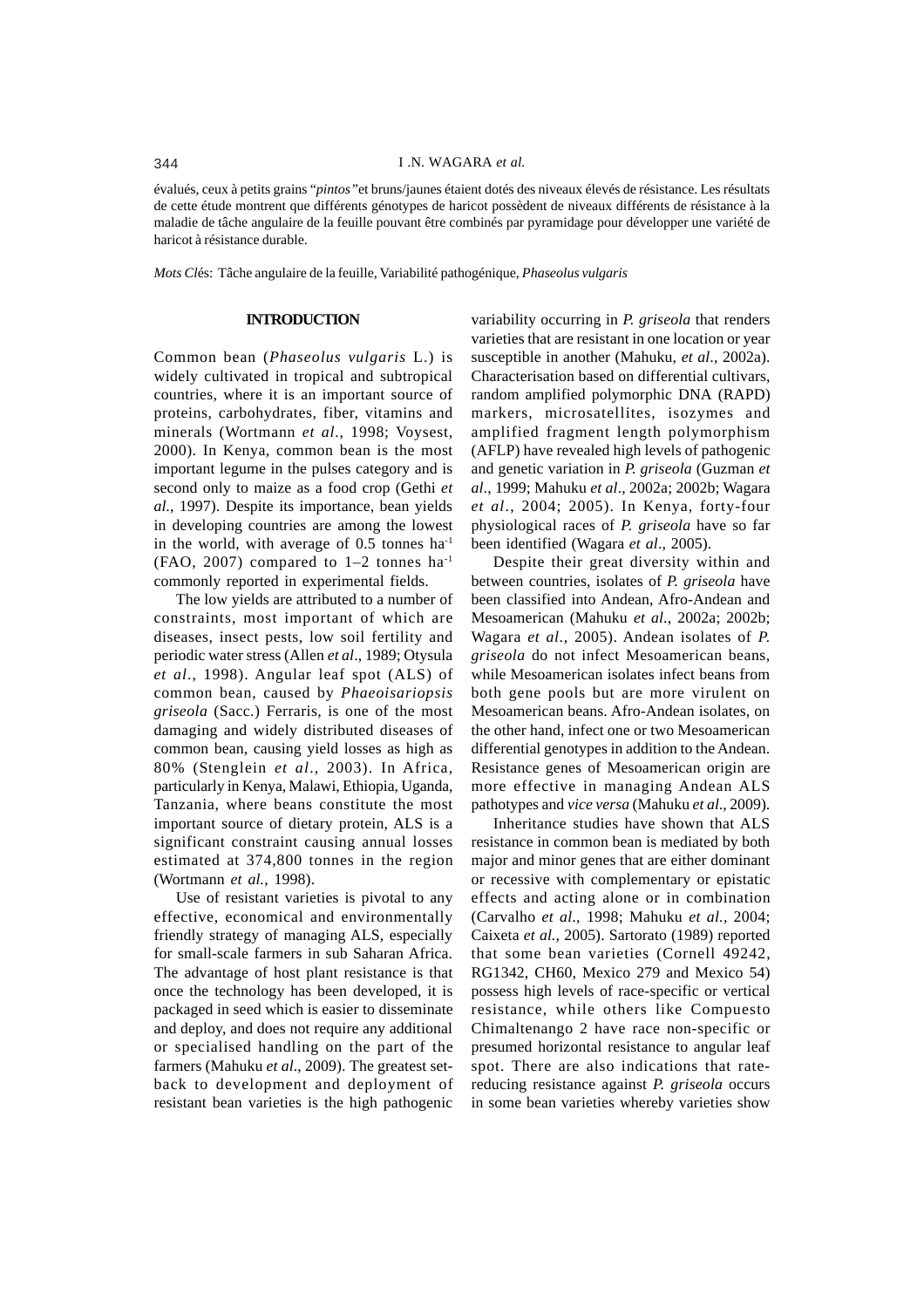differences in the time when symptoms appear and the extent of disease severity (Buruchara, 1983; Wagara, 1996).

Bean cultivars that are resistant to some *P. griseola* races are available (Liebenberg and Pretorius, 1997; Pastor-Corrales *et al*., 1998; Ferreira *et al*., 2000; Stenglein *et al*., 2003), but there are no genotypes that are resistant to all the pathogen races. Thus, better sources of multiple resistance to ALS should be identified. The high pathogenic variability of *P. griseola* population and the wide distribution of the pathogen races imply that using a single source of resistance would be insufficient in management of ALS. Pyramiding several resistance genes in one variety is one way of breeding broad and durable resistance into dry bean (Mahuku *et al*., 2002b). Combining Andean and Mesoamerican resistance genes into the same background is more likely to result in durable resistance to many ALS pathotypes (Mahuku *et al*., 2009). An important step towards achieving this goal involves screening of the available germplasm against a broad range of *P. griseola* population. This study was, therefore, undertaken to determine the response of selected bean genotypes to races of *P. griseola* occurring in Kenya in an effort to identify potential sources of resistance to ALS.

#### **MATERIALS AND METHODS**

**Source of** *Phaeoisariopsis griseola* **isolates.** Forty four isolates of *P. griseola*, which were representative of 44 physiological races of the pathogen identified in Kenya, were used in this study (Table 1). Eight of the races were Andean, 12 Afro-Andean and 24 were Mesoamerican. The isolates had been obtained from naturally ALS infected bean leaves collected from farmers' fields in different bean growing areas in Kenya, and characterised into races based on their reactions on the twelve international differential bean cultivars (Wagara *et al*., 2005).

**Selection and inoculation of bean genotypes.** A total of two hundred bean genotypes were used in this study. One hundred and fifty two genotypes were from Eastern and Central Africa Bean Research Network (ECABREN), 40 from National Dryland Farming Research Centre (NDFRC) at Katumani, and eight advanced lines from the Bean Breeding Programme of the

TABLE 1. Race, virulence group and sources of *Phaeoisariopsis griseola* isolates that were used in screening common bean genotypes

| Isolate          | Race     | Virulence group | District of origin |
|------------------|----------|-----------------|--------------------|
| eb2              | $6-0$    | Andean          | Embu               |
| eb5              | $10-0$   | $\mathbf{u}$    | Embu               |
| tt10             | 14-0     | $\overline{u}$  | Taita Taveta       |
| mk12             | $26-0$   |                 | Machakos           |
| mk8              | 31-0     |                 | Machakos           |
| eb11             | 34-0     |                 | Embu               |
| tt7              | 39-0     |                 | Taita Taveta       |
| eb15             | $46-0$   |                 | Embu               |
| kk16             | 22-32    | Afro-Andean     | Kakamega           |
| tt14             | 30-1     | $\overline{u}$  | Taita Taveta       |
| kk13             | $30-4$   | $\overline{u}$  | Kakamega           |
| mk9              | 30-18    |                 | Machakos           |
| mk1              | 31-32    |                 | Machakos           |
| tt12             | 31-34    |                 | Taita Taveta       |
| #8               | 46-2     |                 | Taita Taveta       |
| kb17             | $56-2$   |                 | Kiambu             |
| eb3              | 58-18    |                 | Embu               |
| tt4              | 62-32    |                 | Taita Taveta       |
| tt6              | 63-32    |                 | Taita Taveta       |
| tt 13            | 63-48    |                 | Taita Taveta       |
| mk16             | 30-23    | Meso-American   | Machakos           |
| eb25             | 30-51    |                 | Embu               |
| eb21             | 30-55    | $\mathbf{u}$    | Embu               |
| tt17             | 31-7     | $\overline{u}$  | Taita Taveta       |
| kk9              | 31-39    |                 | Kakamega           |
| kk10             | 33-39    |                 | Kakamega           |
| t20              | 59-39    |                 | Taita Taveta       |
| mk19             | 59-54    |                 | Machakos           |
| eb27             | 59-63    |                 | Embu               |
| kb5              | $62-3$   |                 | Kiambu             |
| kb12             | $62 - 7$ |                 | Kiambu             |
| tt 18            | 62-23    |                 | Taita Taveta       |
| eb20             | 62-37    |                 | Embu               |
| kb10             | 62-39    |                 | Kiambu             |
| mk3              | 62-55    |                 | Machakos           |
| eb9              | 63-7     |                 | Embu               |
| kb1              | 63-23    |                 | Kiambu             |
| eb <sub>28</sub> | 63-35    |                 | Embu               |
| mk24             | 63-39    |                 | Machakos           |
| kk12             | 63-47    |                 | Kakamega           |
| kb14             | 63-51    |                 | Kiambu             |
| tt19             | 63-54    |                 | Taita Taveta       |
| tt 11            | 63-55    |                 | Taita Taveta       |
| eb <sub>26</sub> | 63-63    | $\overline{u}$  | Embu               |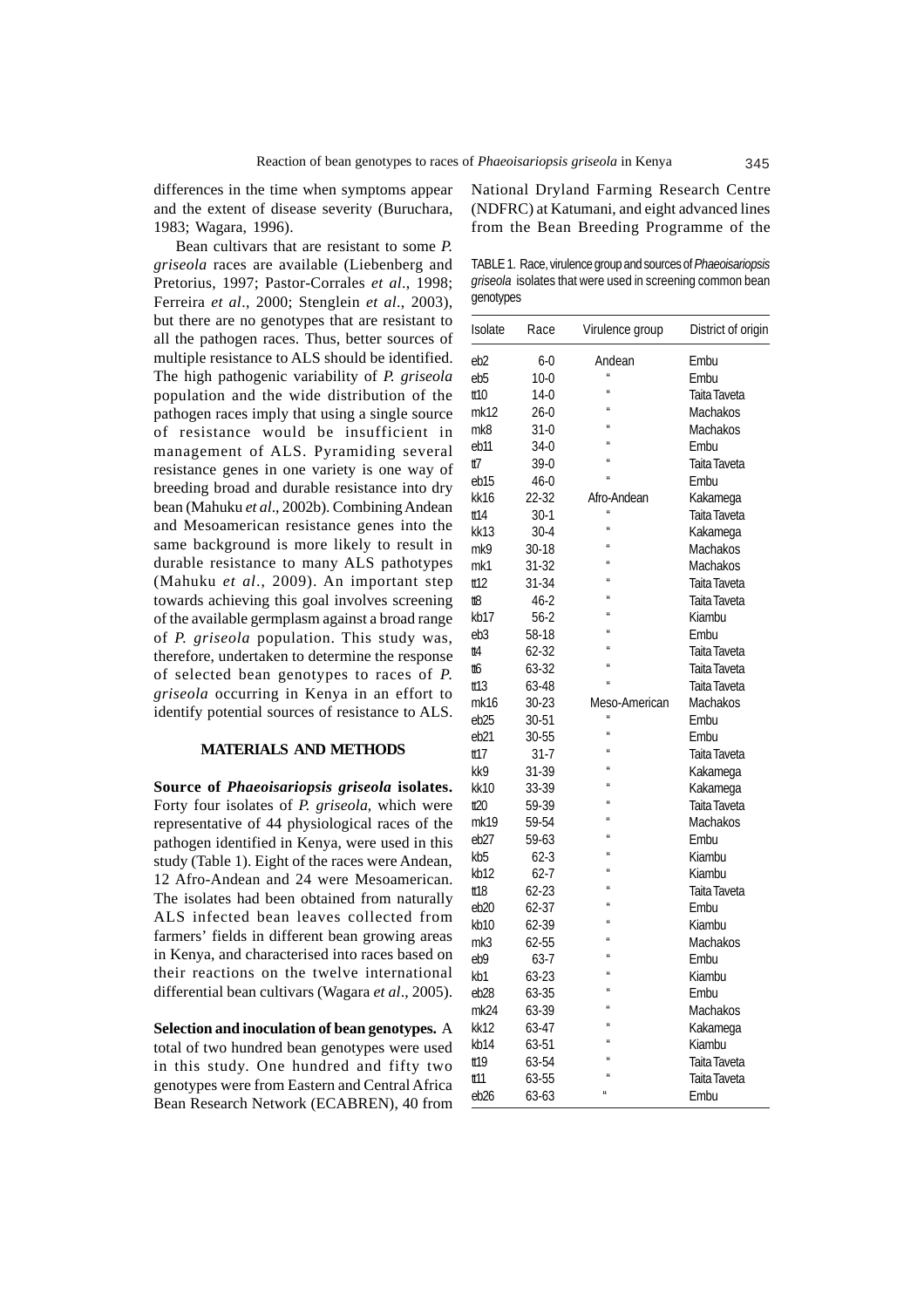University of Nairobi. The bean genotypes included both small- and large-seeded types and were selected based on yield performance and/ or resistance to diseases such as bean anthracnose and rust. A preliminary evaluation of the two hundred bean genotypes for reaction to the most virulent race of *P. griseola* (Mesoamerican race 63-63) was undertaken and the results were used to select genotypes for further evaluation with the other forty-three races of the pathogen.

Reactions of the bean genotypes to races of *P. griseola* were assessed under greenhouse conditions. Bean seeds were surface-sterilised in 2.5% sodium hypochlorite for three minutes and rinsed in five changes of sterile distilled water. The seeds were sown in sterile soil composed of soil, sand, manure and ballast in the ratio of 2:1:1:1. Five seeds of each genotype were sown per two kilogramme pot capacity and thinned to three plants two weeks after sowing. Three pots (a total of nine plants) were used for each genotype. Monosporic cultures of *P. griseola* were grown on bean leaf dextrose agar (BLDA) for 14 days, in a non-illuminated incubator at 24 °C. Inoculum was prepared by adding sterile distilled water onto culture plates and scrapping the culture surface with a sterile glass rod. Three-weeks-old seedlings were spray-inoculated with the pathogen at a concentration of  $2x10^4$  conidia ml<sup>-1</sup> until runoff, using a hand-sprayer from East Africa Seed Company. Plants sprayed with sterile water were included as the control. The plants were placed on a greenhouse bench and maintained in high humidity through frequent mist sprays to facilitate disease development. A completely randomised design with nine replicates was used.

**Disease assessment.** Inoculated plants were examined daily for ALS symptom development, up to 21 days. On appearance of ALS symptoms, plants were scored for disease severity four times after every three days using a scoring scale of 1 to 9 (Van Schoonhoven and Pastor-Corrales, 1987). Reaction type categories were determined from the average of disease scores for each isolate-host genotype combination. Plants showing disease scores 1 to 3 were

considered resistant, 4 to 6 as moderately resistant and host responses corresponding to scores 7 to 9 as susceptible. Forty six resistant or moderately resistant bean genotypes were selected for further evaluation with the other forty three races of *P. griseola* occurring in Kenya. Four of the commonly grown bean varieties (Rosecoco GLP-2, Mwitemania GLP-X.92, Red Haricot GLP-585 and Canadian Wonder GLP-24) were included as checks. Each race of the pathogen was handled in a separate inoculation chamber to avoid cross-infection.

The experiment (planting, inoculation and disease evaluation) was repeated once to confirm results. Data on percent disease severity of each isolate-host genotype interaction were analysed by the analysis of Variance (ANOVA) using GenStat Release 6.1 (GenStat Procedure Library Release PL14). Separation of means was done using least significant difference (LSD) test at  $P < 0.05$ .

### **RESULTS**

Out of the 200 bean genotypes inoculated with *P. griseola* race 63-63, fourteen (7%) were resistant (disease scores 1 to 3), sixty-seven  $(33.5%)$  were moderately resistant (scores 4 to 6) and 119 (59.5%) were susceptible (data not shown). The fifty bean genotypes selected for further evaluation with all the forty four races of the pathogens exhibited varying reactions and the differences in disease severity were significant (P<0.05) (Table 3). None of the genotypes was resistant to all races of the pathogen. Some genotypes, however, were either resistant (scores 1 to 3) or moderately resistant (scores 4 to 6) to most of the races and only susceptible (scores 7 to 9) to a few races (Table 2). A few genotypes exhibited high levels of resistance or immunity to most of the races. For example, bean line ECAB 0754 was resistant to 40 races of the pathogen (Table 3). Eight of the genotypes (43308, ECAB 0533, ECAB 0704, ECAB 0705, ECAB 0706, ECAB 0710, ECAB 0754 and ECAB 0760) had an average severity ranging from 1.1 to 2.5% (scores1 to 3) and were considered to be resistant (Table 3). Twenty five genotypes had an average severity score of more than 2.5, but  $\langle 7\% \rangle$  and were considered to be moderately resistant; whereas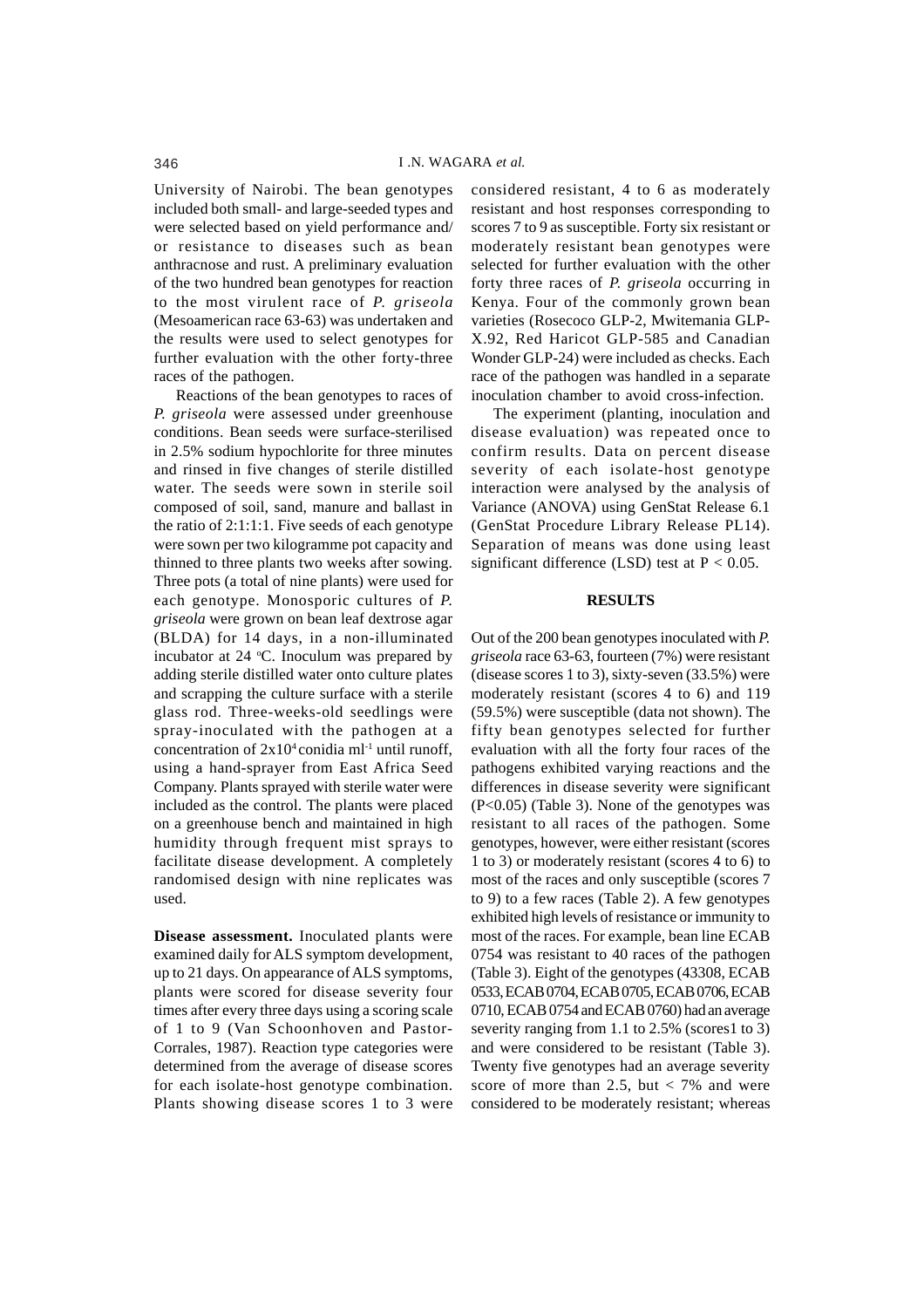| Bean type<br>and genotype                                                                                                     | Phaeoisariopsis griseola races and disease reactions |                                                                           |                                                                |                                                 |                                                              |                                                                                          |                                                   |                                                                       |                                                                                           |                                                                                          |
|-------------------------------------------------------------------------------------------------------------------------------|------------------------------------------------------|---------------------------------------------------------------------------|----------------------------------------------------------------|-------------------------------------------------|--------------------------------------------------------------|------------------------------------------------------------------------------------------|---------------------------------------------------|-----------------------------------------------------------------------|-------------------------------------------------------------------------------------------|------------------------------------------------------------------------------------------|
|                                                                                                                               | $39-0$                                               | $46 - 0$                                                                  | 58-18                                                          | $62 - 3$                                        | 30-55                                                        | 33-39                                                                                    | 59-39                                             | 59-63                                                                 | 62-39                                                                                     | 63-63                                                                                    |
| Katumani<br>genotypes                                                                                                         |                                                      |                                                                           |                                                                |                                                 |                                                              |                                                                                          |                                                   |                                                                       |                                                                                           |                                                                                          |
| 43308<br>V8017<br><b>BAT 125</b><br>V8010<br><b>BAT 1293</b><br>KAT X16<br>C982-79<br>V8025                                   | 1<br>6<br>2<br>1<br>1<br>8<br>1<br>1                 | $\mathbf{1}$<br>1<br>1<br>1<br>1<br>1<br>1<br>$\mathbf{1}$                | 7<br>6<br>7<br>6<br>6<br>4<br>7<br>6                           | 1<br>1<br>2<br>1<br>6<br>6<br>3<br>1            | 1<br>1<br>1<br>7<br>1<br>5<br>1<br>$\overline{4}$            | 1<br>$\overline{7}$<br>3<br>6<br>1<br>1<br>8<br>3                                        | 1<br>$\overline{4}$<br>1<br>1<br>1<br>1<br>1<br>1 | 1<br>1<br>1<br>1<br>$\overline{2}$<br>7<br>6<br>7                     | $\sqrt{2}$<br>$\mathbf{1}$<br>1<br>$\mathbf{1}$<br>4<br>$\mathbf{1}$<br>1<br>$\mathbf{1}$ | 4<br>4<br>4<br>$\overline{2}$<br>6<br>6<br>4<br>4                                        |
| Pintos                                                                                                                        |                                                      |                                                                           |                                                                |                                                 |                                                              |                                                                                          |                                                   |                                                                       |                                                                                           |                                                                                          |
| <b>ECAB0705</b><br>K131<br><b>ECAB0706</b><br>ECAB 0710<br>ECAB 0716<br><b>ECAB0704</b><br><b>ECAB0708</b><br><b>GLP X 92</b> | 1<br>1<br>1<br>1<br>1<br>1<br>1<br>4                 | 1<br>$\overline{7}$<br>1<br>1<br>3<br>$\overline{2}$<br>$\mathbf{1}$<br>6 | 6<br>8<br>5<br>6<br>$\overline{7}$<br>$\overline{7}$<br>5<br>8 | 6<br>5<br>1<br>1<br>2<br>$\mathbf{1}$<br>3<br>6 | 1<br>$\mathbf{1}$<br>1<br>1<br>1<br>1<br>1<br>8              | 1<br>$\overline{7}$<br>$\overline{2}$<br>$\overline{7}$<br>8<br>$\overline{2}$<br>6<br>8 | 1<br>6<br>1<br>1<br>1<br>1<br>5<br>5              | $\overline{2}$<br>6<br>1<br>1<br>1<br>1<br>1<br>5                     | 1<br>$\mathbf{1}$<br>1<br>1<br>2<br>$\overline{2}$<br>1<br>6                              | 3<br>6<br>$\overline{2}$<br>$\overline{2}$<br>3<br>$\overline{2}$<br>$\overline{2}$<br>8 |
| Navys                                                                                                                         |                                                      |                                                                           |                                                                |                                                 |                                                              |                                                                                          |                                                   |                                                                       |                                                                                           |                                                                                          |
| <b>ECAB0617</b><br><b>ECAB 0604</b><br>MEXICAN 142<br><b>BASSABEER</b><br>AWASH1                                              | 1<br>1<br>1<br>6<br>6                                | $\overline{2}$<br>$\overline{2}$<br>1<br>1<br>4                           | 7<br>4<br>9<br>1<br>4                                          | 1<br>1<br>5<br>$\mathbf{1}$<br>1                | 1<br>4<br>1<br>$\overline{2}$<br>4                           | $\overline{2}$<br>6<br>8<br>9<br>6                                                       | 1<br>1<br>1<br>1<br>1                             | $\sqrt{3}$<br>$\mathfrak{Z}$<br>$\overline{2}$<br>$\overline{7}$<br>1 | 1<br>$\overline{2}$<br>$\overline{2}$<br>1<br>1                                           | 3<br>$\overline{2}$<br>5<br>$\overline{7}$                                               |
| <b>Browns/Yellows</b>                                                                                                         |                                                      |                                                                           |                                                                |                                                 |                                                              |                                                                                          |                                                   |                                                                       |                                                                                           |                                                                                          |
| Gofta<br><b>ECAB0756</b><br><b>ECAB0752</b><br><b>ECAB0760</b><br><b>ECAB0754</b>                                             | 1<br>2<br>1<br>1<br>1                                | $\mathbf{1}$<br>$\overline{2}$<br>1<br>$\overline{2}$<br>$\mathbf{1}$     | 6<br>8<br>7<br>1<br>$\overline{2}$                             | 6<br>3<br>1<br>4<br>1                           | $\overline{2}$<br>1<br>1<br>$\overline{2}$<br>$\overline{2}$ | 9<br>8<br>3<br>1<br>$\overline{7}$                                                       | 1<br>1<br>1<br>1<br>1                             | 1<br>1<br>$\overline{2}$<br>1<br>$\mathbf{1}$                         | 1<br>1<br>6<br>2<br>1                                                                     | 5<br>3<br>$\overline{2}$<br>3<br>$\overline{2}$                                          |

TABLE 2. Resistant (disease scores 1 to 3), moderate resistant (scores 4 to 6) or susceptible (scores 7 to 9) reactions of some of the bean genotypes to selected races of *Phaeoisariopsis griseola*

17 genotypes were susceptible. Bean line ECAB 0754 had the lowest average disease score (1.1%), whereas the popular bean variety, Rosecoco GLP-2 had the highest score of 19.7% (Table 3). Thirteen genotypes were resistant or moderately resistant to at least 40 of the races (Fig. 1).

All the resistant or moderately resistant genotypes were of the small-seeded bean types, whereas the popular large-seeded beans were generally susceptible (Table 3). Among the various bean categories evaluated, pintos (smallseeded) had the highest number of resistant genotypes (Table 3). Out of the eight pinto bean genotypes tested, six were resistant or moderately resistant to at least 35 (78%) of the races (Fig. 2). Bean lines ECAB 0705, ECAB 0706, ECAB 0710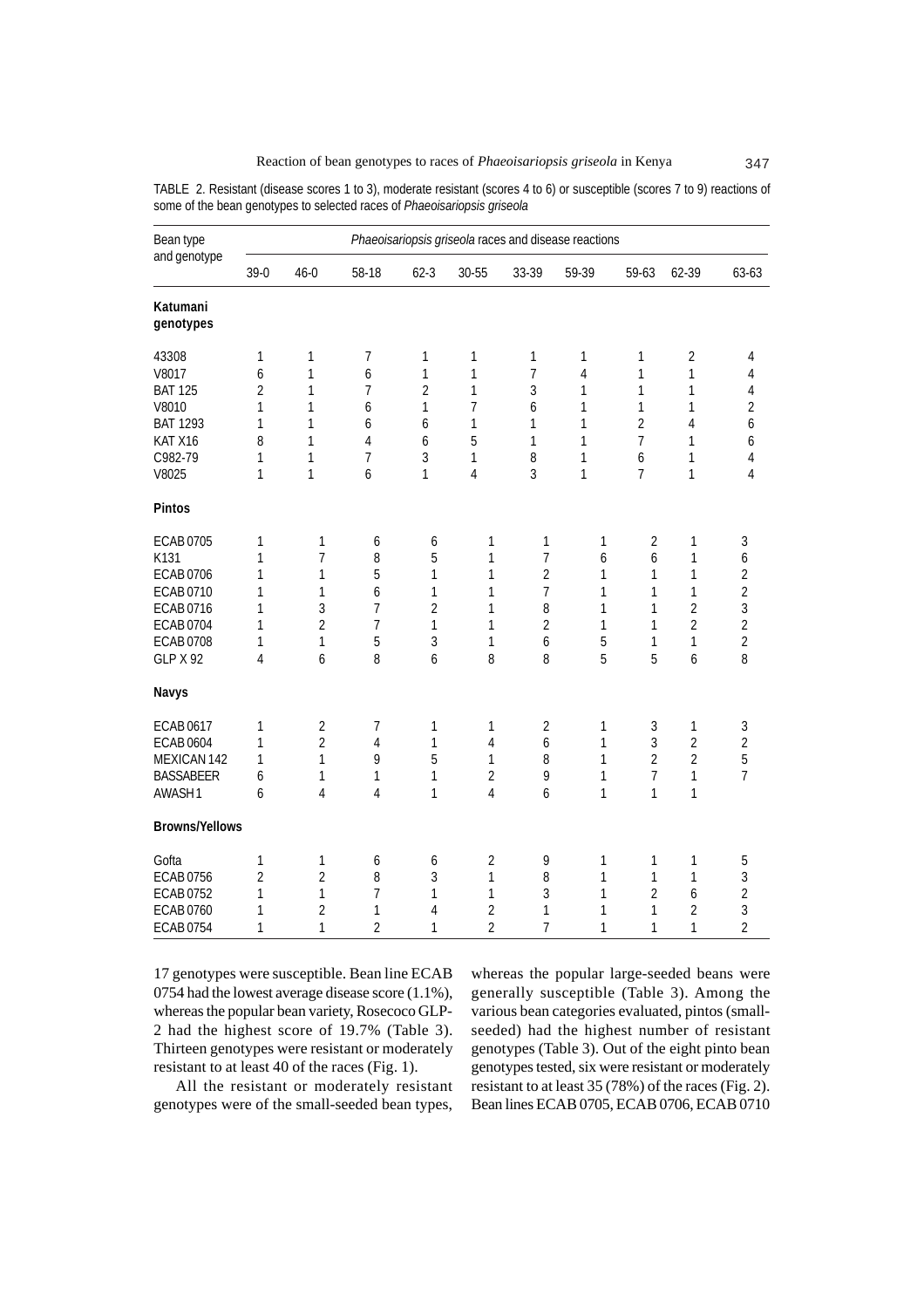# 348 I .N. WAGARA *et al.*

| Bean type and<br>genotype | No. of races<br>resistant to* | No. of races moderately<br>resistant to* | No. of races<br>susceptible to* | Average disease<br>severity (%) |
|---------------------------|-------------------------------|------------------------------------------|---------------------------------|---------------------------------|
| Katumani genotypes        |                               |                                          |                                 |                                 |
| 43308 (S) <sup>a</sup>    | 38                            | 3                                        | $\sqrt{3}$                      | 1.8                             |
| V8017(S)                  | 32                            | 8                                        | 4                               | 3.6                             |
| BAT 125 (S)               | 36                            | 1                                        | 7                               | 3.0                             |
|                           |                               | 8                                        |                                 |                                 |
| V8010(S)                  | 32                            |                                          | 4                               | 2.9                             |
| BAT 1293 (S)              | 24                            | 18                                       | 2                               | 4.0                             |
| KAT X16 (M)               | 16                            | 15                                       | 13                              | 7.8                             |
| C982-79 (S)               | 25                            | 9                                        | 10                              | 6.9                             |
| V8025 (S)                 | 30                            | 10                                       | 4                               | 3.2                             |
| Kidneys                   |                               |                                          |                                 |                                 |
| ECAB 0241(L)              | 8                             | 16                                       | 20                              | 10.7                            |
| ECAB 0243 (L)             | $\overline{2}$                | 13                                       | 29                              | 16.0                            |
| ECAB 0267 (L)             | 12                            | 12                                       | 20                              | 10.7                            |
| SELIAN 97 (L)             | 8                             | 10                                       | 26                              | 13.0                            |
| GLP-24 (L)                | 11                            | 8                                        | 25                              | 12.8                            |
|                           |                               |                                          |                                 |                                 |
| Canadian Wonder (L)       | 25                            | 9                                        | 10                              | 5.5                             |
| Red mottled               |                               |                                          |                                 |                                 |
| ECAB 0019 (L)             | 10                            | 13                                       | 21                              | 12.9                            |
| Rosecoco GLP-2 (L)        | 0                             | 8                                        | 36                              | 19.7                            |
| LYAMUNGU 90 (L)           | $\overline{2}$                | 11                                       | 31                              | 15.8                            |
| K132 (L)                  | 3                             | 11                                       | 30                              | 16.5                            |
| ECAB 0028 (L)             | 9                             | 8                                        | 27                              | 14.3                            |
|                           |                               |                                          |                                 |                                 |
| LYAMUNGU 85 (L)           | 5                             | 8                                        | 31                              | 17.8                            |
| CAL 143 (L)               | 10                            | 11                                       | 23                              | 11.7                            |
| Small red                 |                               |                                          |                                 |                                 |
| Red haricot GLP 585 (S)   | 9                             | 10                                       | 25                              | 13.3                            |
| ECAB 0403 (S)             | 12                            | 16                                       | 16                              | 9.7                             |
| MASAI RED (S)             | 14                            | 8                                        | 22                              | 11.5                            |
| RED WOLAITA(S)            | 18                            | 11                                       | 15                              | 8.9                             |
| Pintos                    |                               |                                          |                                 |                                 |
| ECAB 0705 (S)             | 36                            | 5                                        | $\sqrt{3}$                      | 2.4                             |
| K131(S)                   | 17                            | 17                                       | 10                              | 8.1                             |
| ECAB 0706 (S)             | 34                            | 8                                        | $\overline{2}$                  | 2.1                             |
| ECAB 0710 (S)             |                               | 7                                        | $\sqrt{3}$                      |                                 |
|                           | 34                            |                                          |                                 | 2.3                             |
| ECAB 0716 (S)             | 35                            | 1                                        | 8                               | 3.4                             |
| ECAB 0704 (S)             | 35                            | $\boldsymbol{6}$                         | $\mathfrak{Z}$                  | 2.4                             |
| ECAB 0708 (S)             | 30                            | 9                                        | 5                               | 3.4                             |
| Mwitemania GLP X 92 (M)   | 5                             | 17                                       | 22                              | 14.7                            |

# TABLE 3. Reactions of bean genotypes to forty-four races of *Phaeoisariopsis griseola*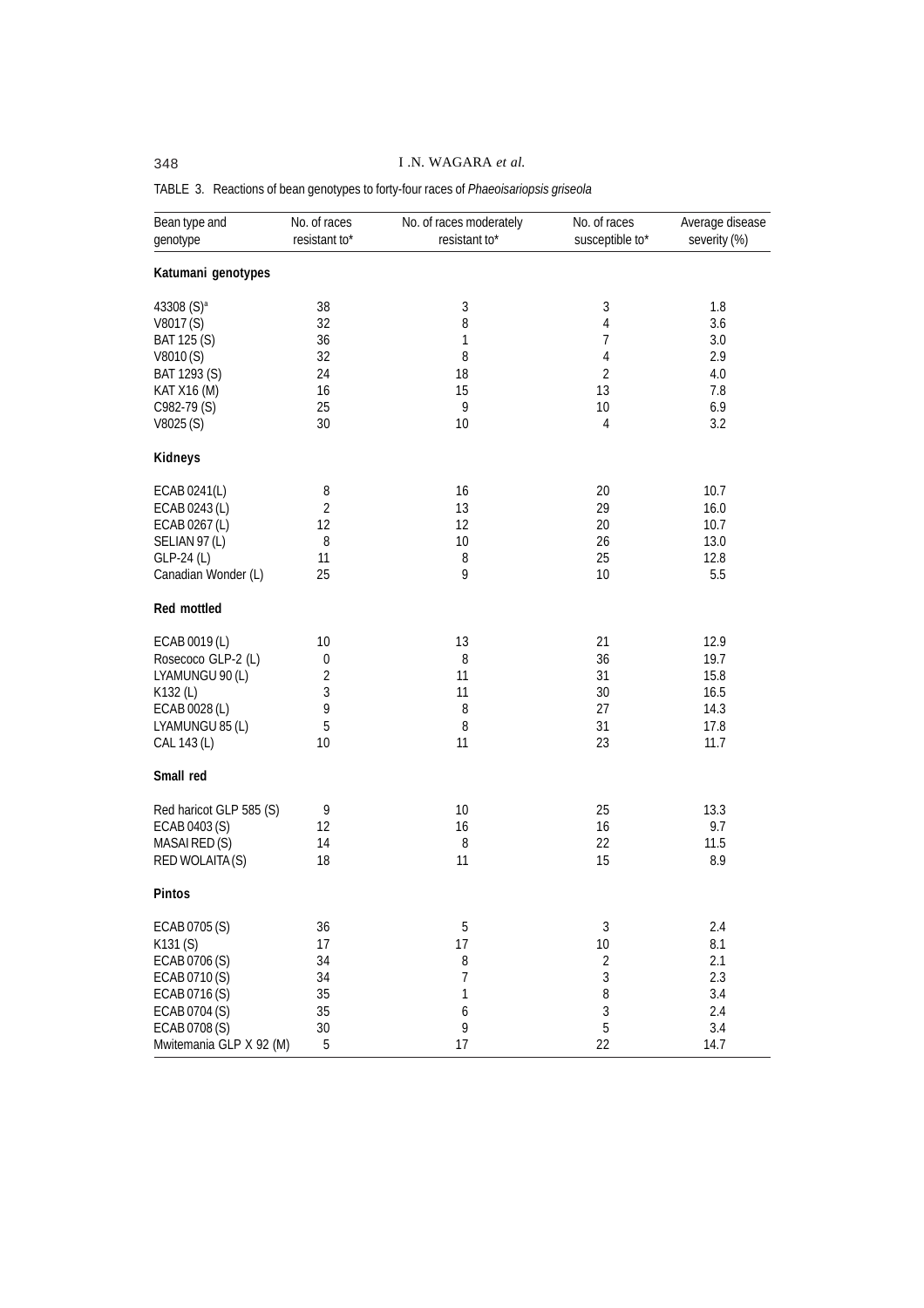TABLE 3. Contd.

| Bean type and<br>genotype | No. of races<br>resistant to* | No. of races moderately<br>resistant to* | No. of races<br>susceptible to* | Average disease<br>severity (%) |
|---------------------------|-------------------------------|------------------------------------------|---------------------------------|---------------------------------|
| Cariocas                  |                               |                                          |                                 |                                 |
| ECAB 0533 (S)             | 31                            | 11                                       | $\overline{2}$                  | 2.5                             |
| ECAB 0535 (S)             | 30                            | 7                                        | $\overline{7}$                  | 4.1                             |
| ZEBRA (M)                 | 28                            | 6                                        | 10                              | 6.5                             |
| ECAB 0532 (S)             | 26                            | 10                                       | 8                               | 5.0                             |
| Navys                     |                               |                                          |                                 |                                 |
| ECAB 0617 (S)             | 28                            | 15                                       | 1                               | 3.1                             |
| ECAB 0604 (S)             | 26                            | 12                                       | $\boldsymbol{6}$                | 4.9                             |
| MEXICAN 142 (S)           | 30                            | 8                                        | 6                               | 4.4                             |
| <b>BASSABEER(S)</b>       | 21                            | 9                                        | 14                              | 10.3                            |
| AWASH 1(S)                | 22                            | 15                                       | 7                               | 5.9                             |
| <b>Browns/Yellows</b>     |                               |                                          |                                 |                                 |
| GOFTA (M)                 | 29                            | 9                                        | 6                               | 5.0                             |
| ECAB 0756 (S)             | 30                            | 8                                        | $\boldsymbol{6}$                | 4.7                             |
| ECAB 0752 (S)             | 33                            | 5                                        | $\boldsymbol{6}$                | 3.0                             |
| ECAB 0760 (S)             | 36                            | 6                                        | $\overline{2}$                  | 1.9                             |
| ECAB 0754 (S)             | 40                            | $\overline{3}$                           | $\mathbf{1}$                    | 1.1                             |
| <b>Sugars</b>             |                               |                                          |                                 |                                 |
| ECAB 0807 (L)             | 29                            | 4                                        | 11                              | 5.4                             |
| SUG 73 (L)                | 11                            | 15                                       | 18                              | 12.0                            |
| ECAB 0810 (L)             | 29                            | $\overline{7}$                           | 8                               | 6.1                             |
| $LSD_{(P=0.05)}$          |                               |                                          |                                 | 4.5                             |
| S.E                       |                               |                                          |                                 | 2.8                             |
| CV%                       |                               |                                          |                                 | 23.5                            |
|                           |                               |                                          |                                 |                                 |

<sup>a</sup>: S = small-seeded; M = medium-seeded; L = large-seeded

 \* Refers to the number of *Phaeoisariopsis griseola* races that a bean genotype was resistant, moderately resistant or susceptible to.

and ECAB 0704 (all small-seeded) were resistant or moderately resistant to more than 40 (91%) of the races. Mwitemania GLP-X.92, a popular medium-seeded pinto bean variety, was susceptible to most of the races and only exhibited resistance to five races (Table 3). The small-seeded brown/yellow bean types also exhibited high levels of resistance and all the five genotypes tested from this category were resistant to at least 38 races (Fig. 2). Of these five genotypes, ECAB 0754 was resistant or moderately resistant to all races except Mesoamerican race 33-39, whereas the least resistant genotypes (Gofta, ECAB 0756 and ECAB 0752) were susceptible to only six races each (Table 3). Among the sugars category (largeseeded types), ECAB 0807 and ECAB 0810 were resistant to 29 races each and susceptible to 11 and 8 races, respectively (Table 3). All the carioca and navy genotypes tested were resistant to at least 30 races. Navy bean genotype ECAB 0617 (small-seeded) was resistant or moderately resistant to all races except race 58-18, whereas ECAB 0533 (small-seeded carioca) was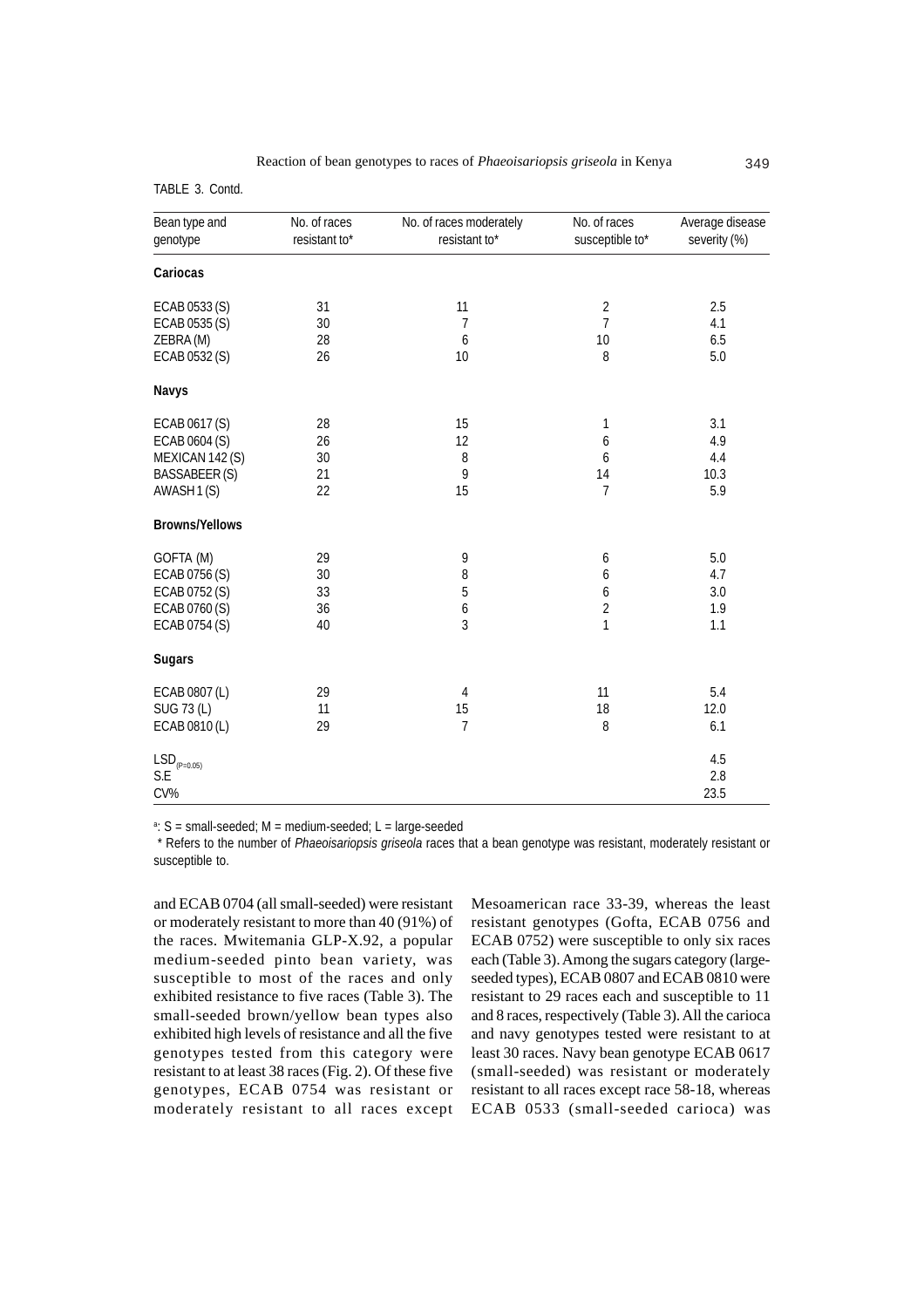

Figure 1. Reaction of thirteen bean genotypes that were resistant to at least forty races of *Phaeoisariopsis griseola.*



Figure 2. Reactions of small- and medium-seeded pinto and brown/yellow bean genotypes to races of *Phaeoisariopsis griseola.*

susceptible to only two races. In these two bean categories, Bassabeer was the most susceptible, succumbing to 14 races of the pathogen.

The small-seeded bean genotypes from NDFRC Katumani that were tested in this study showed high levels of resistance to different races of *P. griseola* (Fig. 3). All the eight genotypes were resistant or moderately resistant to at least 30 (68%) of the races. Five of the genotypes (43308, V8010, V8017, V8025 and BAT 1293) were resistant to at least 40 races, with an average ALS severity score of less than 3.6% (Table 3). Bean genotypes BAT 1293 and 43308 were susceptible to only two and three races, respectively whereas V8017, V8010 and V8025 succumbed to four races each. Only three of the genotypes (mediumseeded KAT X16, small-seeded BAT 125 and small-seeded C982-79) were susceptible to more than five races. The commonly grown largeseeded bean genotypes (kidneys and red mottled) were generally susceptible (Fig. 4). The most popular variety, Rosecoco GLP-2 (large seeded) was susceptible to most of the races with an average severity score of 19.7% and was only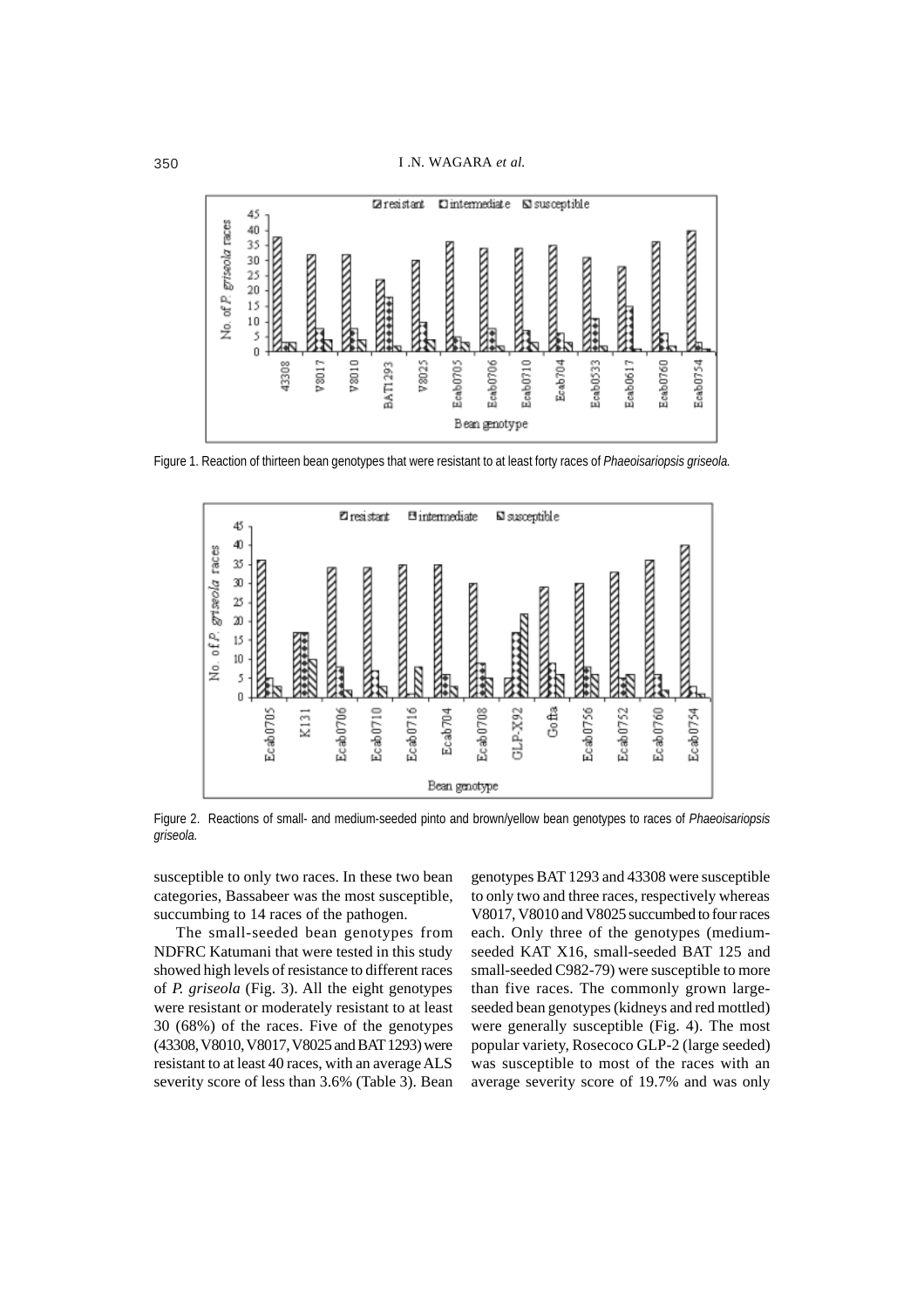

Figure 3. Reactions of small- and medium-seeded bean genotypes from NDFRC Katumani to races of *Phaeoisariopsis griseola.*



Figure 4. Reaction of large-seeded kidney and red mottled bean genotypes to races of *Phaeoisariopsis griseola.*

moderately resistant to eight races. Canadian Wonder GLP-24 was the best performing largeseeded variety, being resistant or moderately resistant to 34 races. The small-red bean types also showed high levels of susceptibility to most races of *P. griseola* (Table 3). Red Haricot GLP 585, a popular small-seeded red bean, was resistant or moderately resistant to only 19 races of the pathogen.

## **DISCUSSION**

This study revealed a wide variation in the reactions of bean genotypes to the forty four races of *P. griseola* occurring in Kenya. None of the genotypes evaluated was resistant to all races of the pathogen, indicating a high complexity of the pathogen population. However, thirteen genotypes were resistant or moderately resistant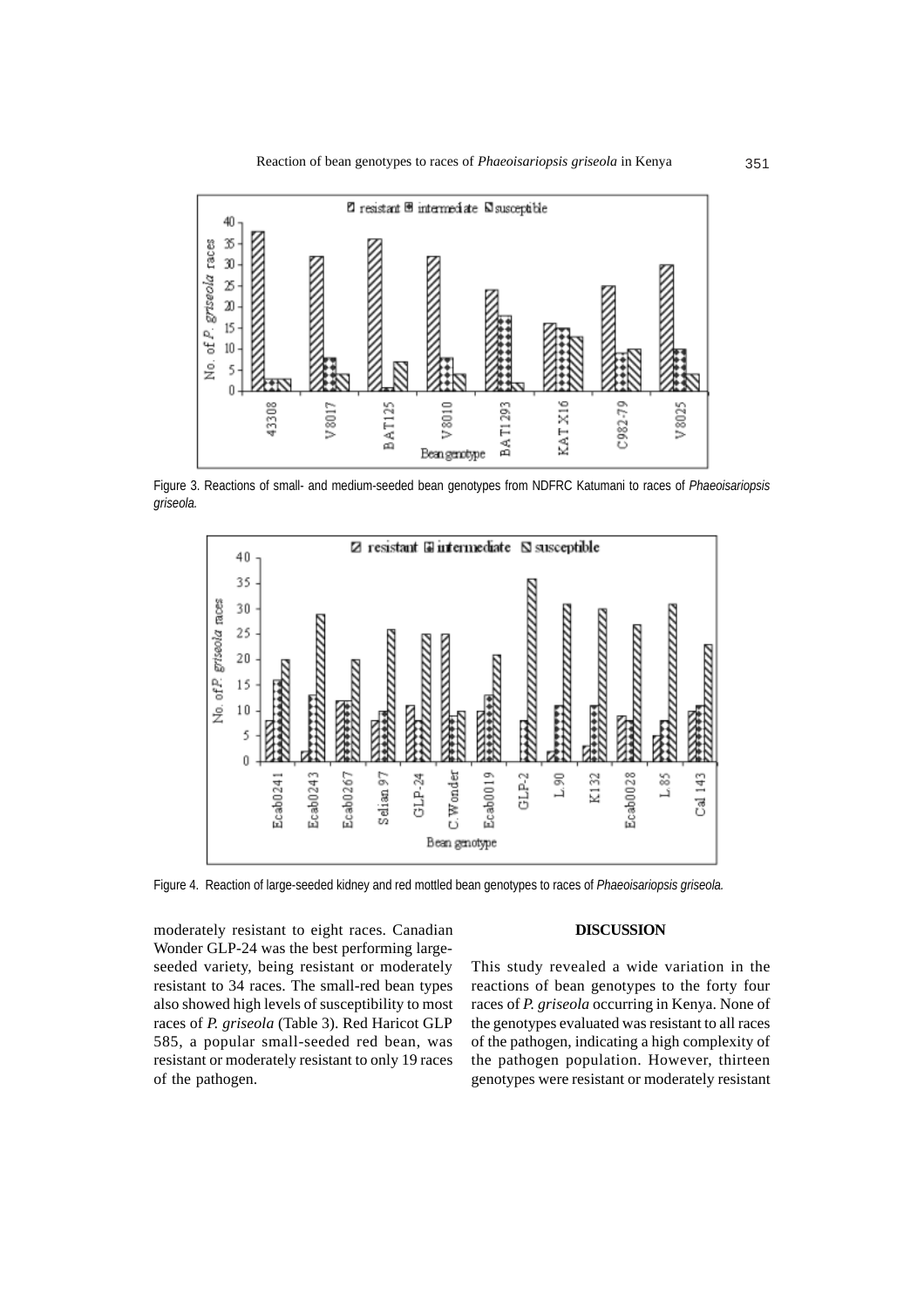to at least 40 of the races. Bean genotypes, ECAB 0754 and ECAB 0617, were resistant or moderately resistant to all races except Mesoamerican race 33-39 and Afro-Andean race 58-18, respectively. These genotypes are, therefore, good sources of resistance to ALS and can be complimented with genes from other resistant genotypes to buildup durable resistance. For example, resistance to race 33-39 and race 58-18, the only races that induced susceptible reactions in genotypes ECAB 0754 and ECAB 0617, respectively, can be obtained from ECAB 0760 which showed high levels of resistance to these two races.

All the bean genotypes showing high levels of resistance to angular leaf spot were of the small-seeded types with very little resistance among the popular large-seeded genotypes, indicating the importance of genepool type in the search for resistance to ALS. The popular large-seeded genotypes were generally susceptible, with Roseccoco GLP-2 (the commonly grown variety in Kenya) being the most susceptible.

These results are consistent with the report by Pastor-Corrales *et al*. (1998) who observed that of the 19 bean accessions that were intermediate or resistant to ALS, 15 were small or medium-sized while only four were large-seeded. These results are also in support of earlier observations from CIAT (1996) that the resistant bean accessions, often without any visible ALS symptoms, are the small-seeded genotypes of Middle American origin. Liebenberg and Pretorius (1997) also reported that most of the known sources of ALS resistance are evidently small-seeded bean varieties and that very little resistance exists among the popular large-seeded varieties in Southern Africa.

One way of circumventing the lack of resistance in well-adapted bean varieties of market types preferred by farmers and consumers would be to pyramid complementary resistance genes into these varieties. Pyramiding complementary resistance genes into appropriate backgrounds is a strategy with potential for maintaining long-term durable disease resistance (Young and Kelly, 1996; Mahuku *et al*., 2009). This has been demonstrated in bean anthracnose differential genotype G2333, which contains three

resistance genes and only one pathotype of *Colletotrichum lindemuthianum* has been found to infect it (Pastor-Corrales *et al*., 1994; Young *et al*., 1998). The rationale behind gene stacking is that combining as many resistance genes in the same background as is practical, makes it statistically very difficult for a pathotype to evolve, that would overcome all the resistance genes simultaneously (Mahuku *et al*. 2009). Among the bean types evaluated in the present study, the small- to medium-seeded were found to possess high levels of resistance to ALS. These bean types are less popular with farmers and consumers in Kenya but can be used as sources of resistance to improve the popular, but susceptible, varieties.

Bean genotypes identified in this study to possess varying levels of resistance can be promoted for inclusion in farmers' varietal mixtures to boost management of ALS. Pyndji and Trutmann (1992) demonstrated that ALS could be controlled in farming systems where local bean mixtures are used by supplementing them with resistant varieties. Wolfe (1985) noted that host mixtures may restrict the spread of pathogens and diseases considerably, provided the varieties differ in their susceptibility. Use of an assortment of the resistant genotypes by farmers would ensure the presence of different sources of resistance to ALS in a region. The physical presence of a resistant variety would provide farmers with some assurance of yields during a favourable growing season. It has been shown that adding high yielding ALS resistant varieties to local farmer bean mixtures can result in dry bean yields comparable to those obtained from the high yielding resistant variety cultivated alone (Trutmann and Pyndji, 1994). Thus, farmers should be encouraged to diversify their bean varietal types to also include the currently commercially less popular seed types that may possess resistance to angular leaf spot.

Bean genotypes identified in this study under greenhouse conditions as potential sources of resistance should be tested at various angular leaf spot hot spots to establish their levels of resistance under field conditions. Field sites with the highest *P. griseola* population diversity should be selected where the varieties can be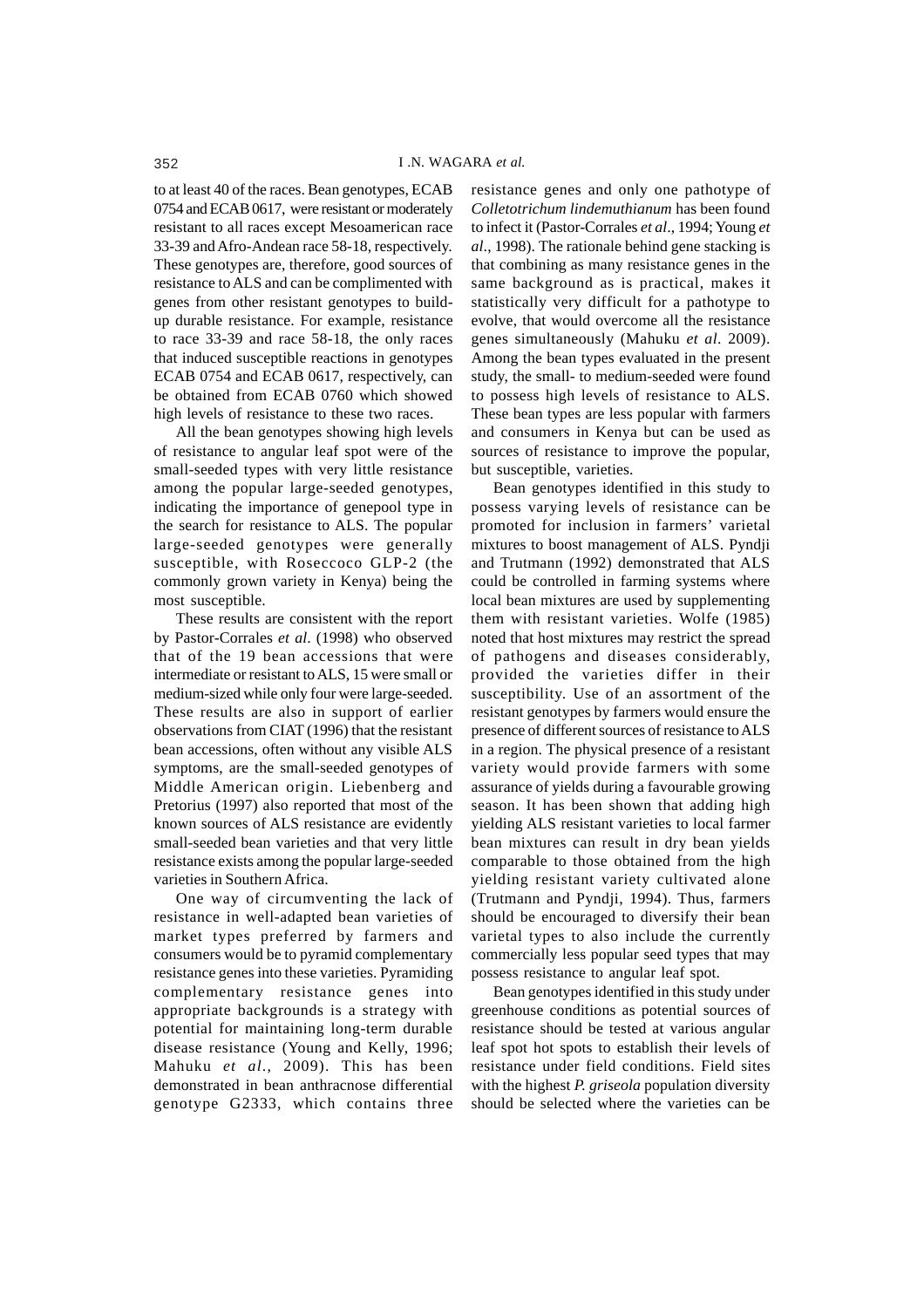tested against the widest range of natural inoculum. The wide pathogenic variability in the ALS pathogen population in Kenya implies that using a single location to test varieties for resistance is not sufficient because different races occur in different locations (Wagara *et al*., 2005).

Because none of the bean genotypes evaluated in this study was resistant to all races of *P. griseola*, screening of more bean germplasm should be intensified in an effort to identify new and better sources of resistance to ALS. Due to the high pathogenic variability in the ALS pathogen, it is desirable to use broader sources of resistance. The fact that eight and five of the bean genotypes obtained from ECABREN and NDFRC Katumani, respectively, were resistant or moderately resistant to most races of *P. griseola* indicates that screening of more genotypes from these and other bean improvement programmes would be useful. Evaluations by Pastor-Corrales *et al*. (1998) revealed that 89 bred bean lines were resistant or intermediate resistant despite the fact that only two (MAR 1 and MAR 3) were deliberately bred for ALS resistance. Screening should especially target bean genotypes of the smallseeded genepool which has been shown to possess good levels of resistance to ALS (CIAT, 1996). It would also be worth while to evaluate the various common bean landraces grown by farmers in different regions for resistance. Germplasm screening for ALS resistance should also be extended to wild common bean populations, which may harbour sources of resistance. Screening of other *Phaseolus* spp. such as *P. costaricensis*, *P. coccineus*, *P. polyanthus*, *P. acutifolius* and *P. parvifolius* that can be hybridised with common bean has been recommended (Pastor-Corrales *et al*., 1998). High levels of resistance to ALS have been found in *P. coccineus* and *P. polyanthus* (Mahuku *et al.*, 2003), confirming earlier reports that the secondary gene pool is an important sources of useful traits (Bosogoro *et al*., 1999). Sources of resistance to other diseases and pests (e.g. resistance to Aschochyta, common bacterial blight, and bean golden mosaic virus) have been found in the secondary gene pools (Beebe and Pastor-Corrales, 1991). The effective strategy of

breeding for ALS resistance would be to hybridise those bean varieties that possess broad and complementary genes for resistance. This should be followed by field screening and selection in sites where the widest range of *P. griseola* populations are endemic. ALS resistance lines thus developed would then be tested in the greenhouse against a more diverse group of isolates that cannot, for various reasons, be used in field inoculations.

#### **ACKNOWLEDGEMENT**

Financial support for this work was provided by The Rockefeller Foundation (Grant 2001 FS 030). We gratefully acknowledge the Pan-Africa Bean Research Alliance (PABRA) through its Eastern and Central Africa Bean Research Network (ECABREN) and National Dryland Farming Research Centre (NDFRC) Katumani for providing the bean genotypes used in this study.

### **REFERENCES**

- Allen, D.J., Dessert, M., Trutman, P. and Voss, J. 1989. Common beans production in Africa and their constraints. pp. 9-32. In: Schwarts H.F. and Pastor-Corrales M.A. (Eds.). Bean Production Problems in the Tropics. CIAT, Cali, Colombia.
- Beebe, S.E. and Pastor-Corrales, M.A. 1991. Breeding for disease resistance. pp. 561-618. In: van Schoonhoven, A. and Voysest, O. (Eds.). Common bean research for crop improvement. CIAT, Cali, Colombia.
- Buruchara, R.A. 1983. Determination of pathogenic variation in *Isariopsis griseola* Sacc. and *Pseudomonas syringae* pv *phaseolicola* (Burk, 1926) Young, Dye and Walkie 1978. PhD Thesis, University of Nairobi, Kenya. 188pp.
- Busogoro, J.P., Jijakli, M.H. and Lepoivre, P. 1999. Virulence variation and RAPD polymorphism in African isolates of *Phaeoisariopsis griseola* (Sacc.) Ferr., the causal agent of angular leaf spot of common bean. *European Journal of Plant Pathology* 105:559-569.
- Caixeta, E.F., Borem, A., Alzate-Marin, A.L., De Azevedo Fagundes, S., De Morais Silva, M.G.,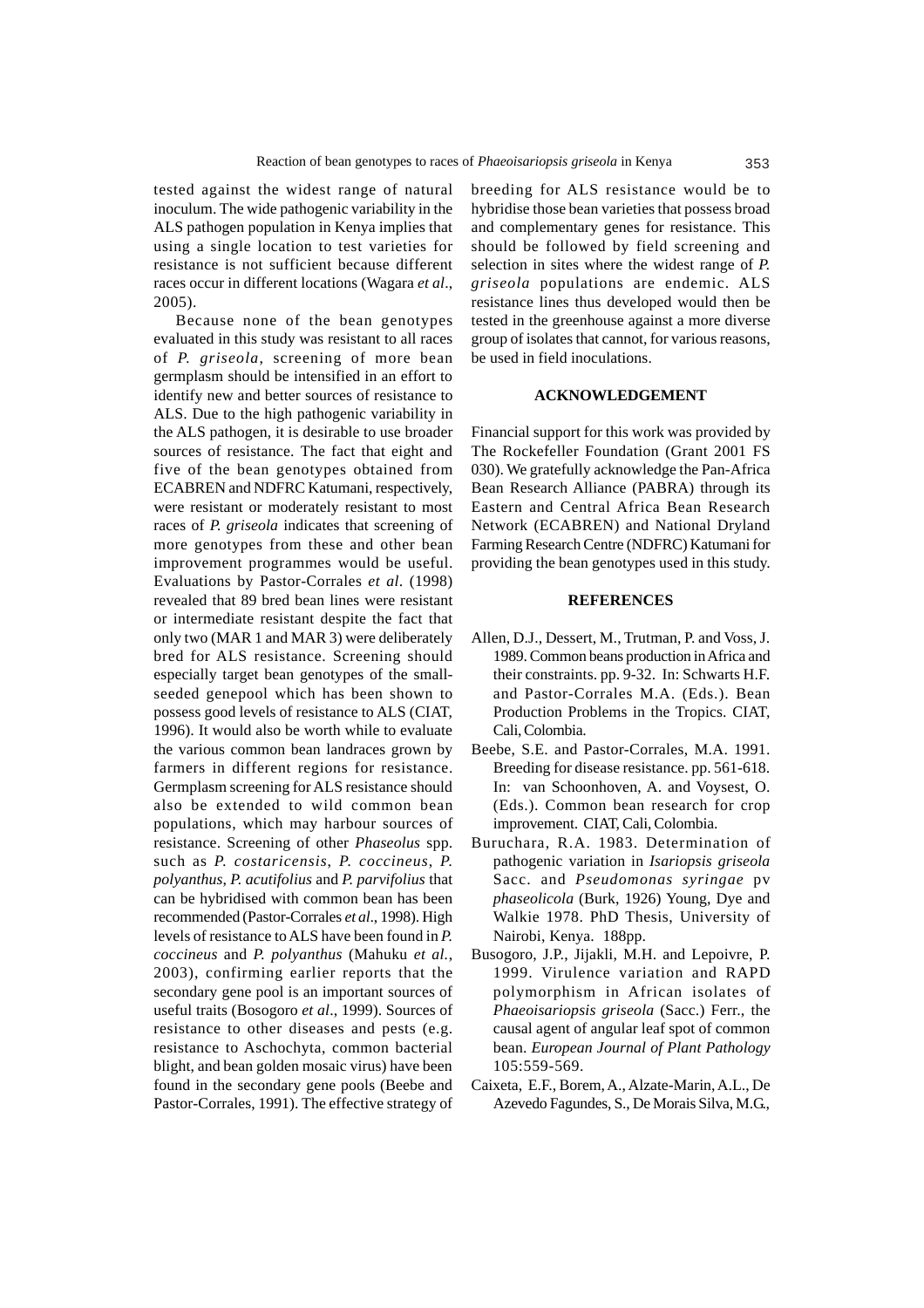de Barros, E.G. and Moreira, M.A. 2005. Allelic relationships for genes that confer resistance to angular leaf spot in common bean. *Euphytica* 145:237-245.

- Carvalho, G.A., Paula, T.J., . Alzate-Marin, L., Nietsche, S., de Barros, E.G. and Moreira, M.A. 1998. Inheritance of resistance to angular leaf spot of common bean in AND 277 to race 63-23 of *Phaeoisariopsis griseola* and identification of a RAPD marker linked to the resistance gene. *Fitopatologia Brasilia* 23:482-485.
- CIAT (Centro Internacional de Agricultura Tropical), 1996. Working document No. 162. Bean Program Annual Report for 1994, CIAT, Cali, Colombia. pp. 31-39.
- FAO, 2007. FAO Statistics (FAOSTAT). http:// faostat.fao.org/site/567/Desktop Default.aspx?PageID=567. (Accessed 12 April 2009).
- Ferreira, C.F., Carvalho, G.A., Nietsche, S., Paula Jr, T.J., Barros, E.G. and Moreira, M.A. 2000. Inheritance of angular leaf spot resistance in common bean and identification of a RAPD marker linked to a resistance gene. *Crop Science* 40:1130-1133.
- Gethi, M., Mureithi, F.M., Macharia, N. and Njoroge, K. 1997. Maize/bean intercropping system in medium potential areas of Kenya: Farmers practice and research challenges. *African Crop Science Conference Proceedings* 3:756-770.
- Guzman, P., Gepts, P., Temple, S., Mkandawire, A.B.C. and Gilbertson, R.L. 1999. Detection and differentiation of *Phaeoisariopsis griseola* isolates with the polymerase chain reaction and group-specific primers. *Plant Disease* 83:37-42.
- Liebenberg, M.M. and Pretorius, Z.A. 1997. A review of angular leaf spot of common bean (*Phaseolus vulgaris* L.). *African Plant Protection* 3:81-106.
- Mahuku, G.S., Henriquez, M.A., Munoz, J. and Buruchara, R.A. 2002a. Molecular markers dispute the existence of the Afro-Andean group of the bean angular leaf spot pathogen, *Phaeoisariopsis griseola*. *Phytopathology* 92:580-589.
- Mahuku, G.S., Jara, C., Cuasquer, J.B. and Castellanos, G. 2002b. Genetic variability

within *Phaeoisariopsis griseola* from Central America and its implication for resistance breeding of common bean. *Plant Pathology* 51:594-604.

- Mahuku, G.S., Jara, C., Cajiao, C. and Beebe, S. 2003. Sources of resistance to angular leaf spot (*Phaeoisariopsis griseola*) in common bean core collection, wild *Phaseolus vulgaris* and secondary gene pool. *Euphytica* 130:303-313.
- Mahuku, G.S., Montoya, C., Henrýquez, M.A., Jara, C., Teran, H. and Beebe, S. 2004. Inheritance and characterization of the angular leaf spot resistance gene in the common bean accession, G 10474 and identification of an AFLP marker linked to the resistance gene. *Crop Science* 44:1817- 1824.
- Mahuku, G.S., Iglesias, A.M. and Jara, C. 2009. Genetics of angular leaf spot resistance in the Andean common bean accession G5686 and identification of markers linked to the resistance genes. *Euphytica* 167:381-396.
- Otsyula, R.M., Ajanga, S.I., Buruchara, R.A. and Wortman, C.S. 1998. Development of an integrated bean root rot control strategy for western Kenya. *African Crop Science Journal* 6:61-67.
- Pastor-Corrales, M.A., Erazo, O.A., Estrada, E.I. and Singh, S.P. 1994. Inheritance of anthracnose resistance in common bean accession G 2333. *Plant Disease* 78:959-962.
- Pastor-Corrales, M.A., Jara, C. and Singh, S.P. 1998. Pathogenic variation in, sources of, and breeding for resistance to *Phaeoisariopsis griseola* causing angular leaf spot in common bean. *Euphytica* 103:161-171.
- Pyndji, M.M. and Trutmann, P. 1992. Managing angular leaf spot on common bean in Africa by supplementing farmer mixtures with resistant varieties. *Plant Disease* 76 (11):1144- 1147.
- Sartorato, A. 1989. Resistancia vertical e horizontal do feijoeiro comun (*Phaseolus vulgaris* L.) a *Isariopsis griseola* Sacc. Ph. D. Dissertation. Universidade de Sao Paulo, Piracicaba, SP. Brazil.
- Stenglein, S., Ploper, L.D., Vizgarra, O. and Balatti, P. 2003. Angular leaf spot: A disease caused by the fungus *Phaeoisariopsis griseola*